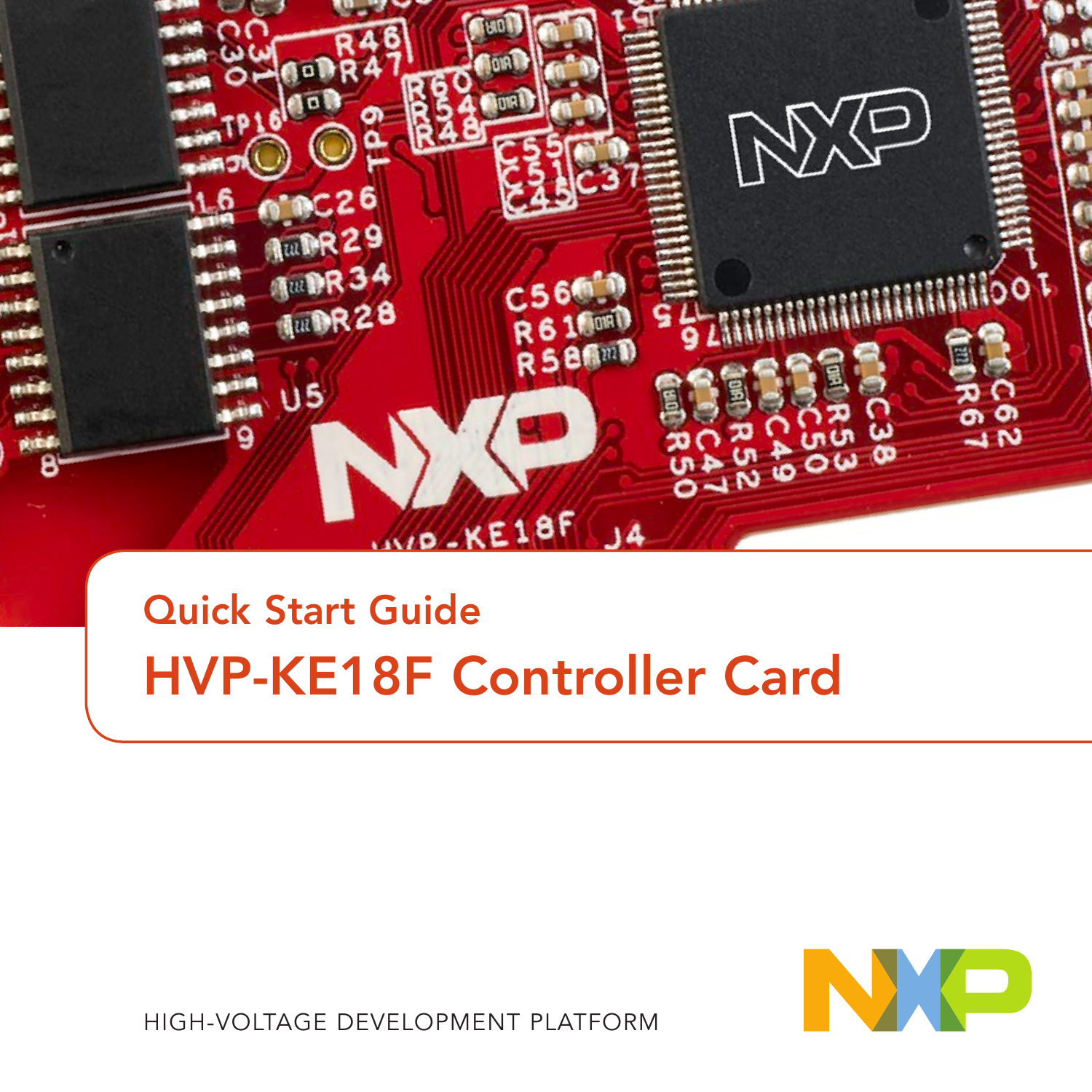#### GET TO KNOW THE HVP-KE18F BOARD



Figure 1: Front Side of HVP-KE18F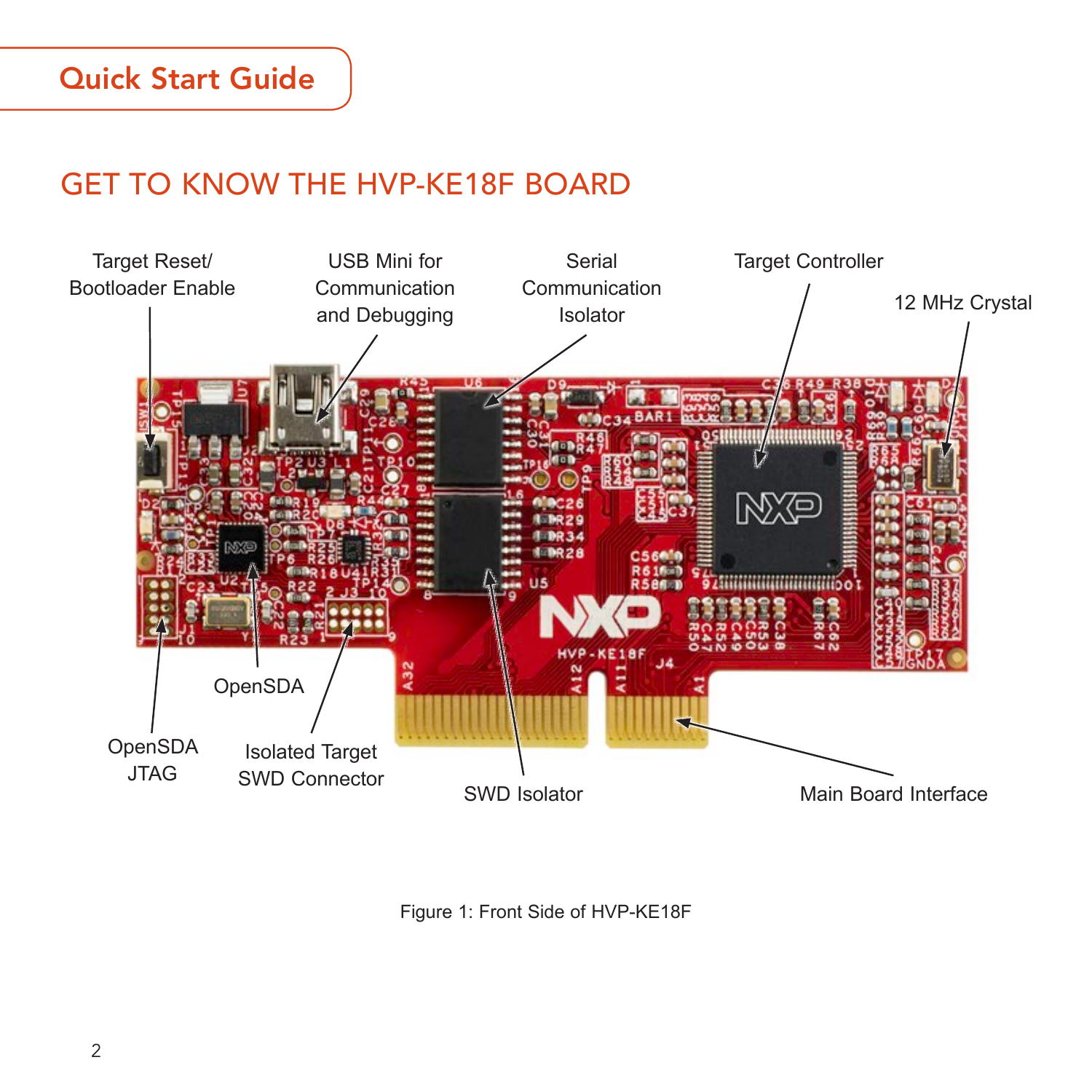#### HVP-KE18F INTRODUCTION

The HVP-KE18F controller card is a development platform for the Kinetis® KE1x family that, in combination with the HVP-MC3PH high-voltage development platform, provides ready-made software and hardware development for high-voltage motor control and power conversion applications.

#### This Quick Start Guide will teach you to:

- Easily program precompiled examples for the KE1x MCU
- Spin the 3-phase PMSM motor of the HVP-MC3PH module

#### HVP-KE18F Controller Card Features

- Accommodates target MCU MKE18F512VLL16
- SWD isolation up to 5KV
- Programmable OpenSDA v2 platform pre-loaded with the CMSIS-DAP interface
- Design optimized for low noise
- onboard serial line isolation, allowing safe debugging and safe user interface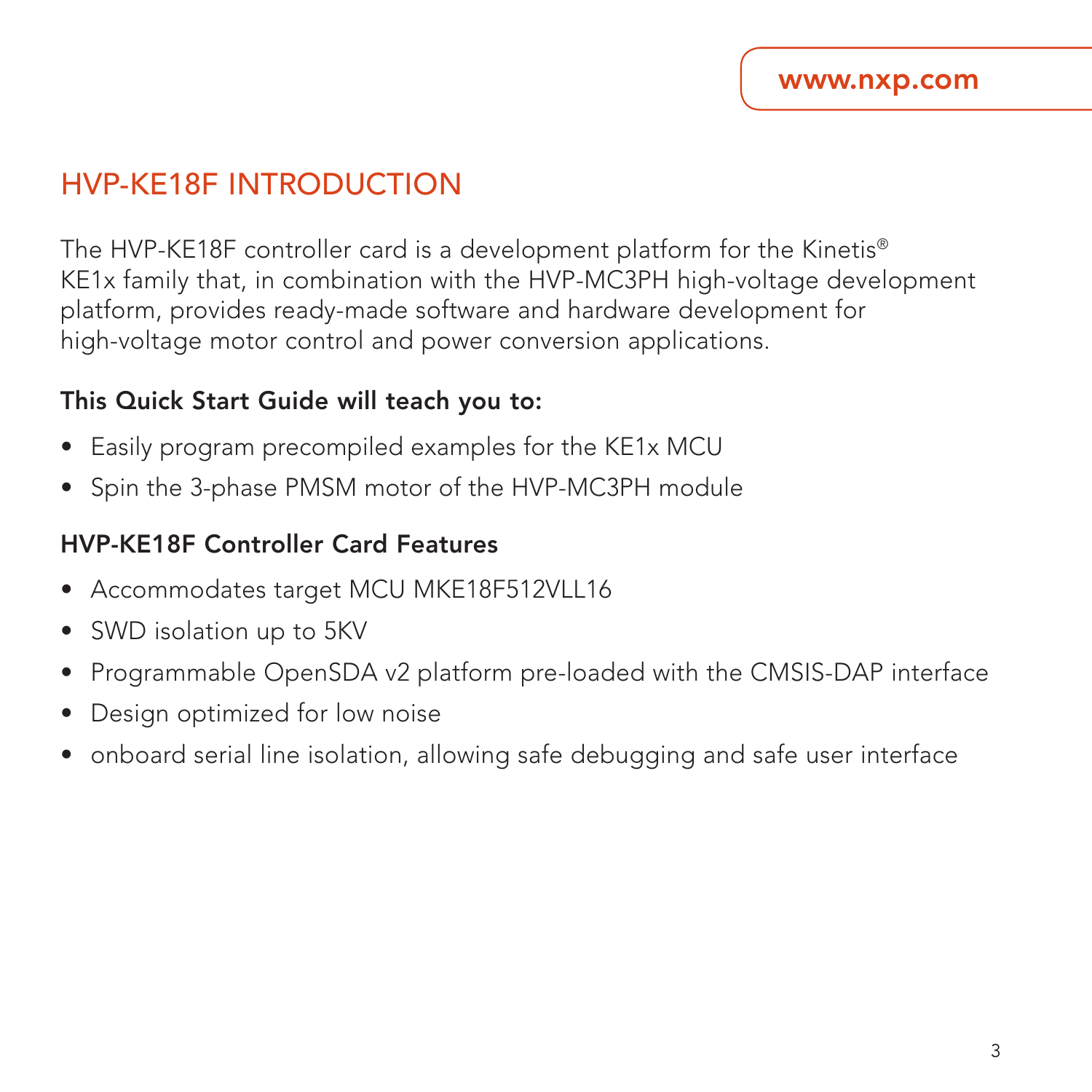#### Quick Start Guide

### STEP-RY-STEP INSTRUCTIONS

#### **Download** software



Download installation software and documentation under "Jump Start Your Design" at www.nxp.com/HVP.

# 2 Install the software<br>2 and tools

- 1. Download and install mbed™ win serial driver from developer.mbed. org/handbook/Windows-serialconfiguration.
- 2. Download and install the free debug monitoring and data visualization tool FreeMASTER, v2.0 or later, at www.nxp.com/FreeMASTER.

# 3 Program a precompiled LED\_demo example

1. Plug the HVP-KE18F into the HVP-MC3PH main board and close the lids.

Note: HVP-KE18F could not be programmed standalone without HVP-MC3PH, since the  $V<sub>DOA</sub>$  power supply could not be floating in the KE1x family.

- 2. Plug the USB mini cable into HVP-KE18F. Windows® will detect a new mbed drive and automatically install the required drivers.
- 3. Turn on power for HVP-MC3PH main board.
- 4. Program a precompiled example "LED\_demo" for the KE18 In the mbed drive, copy LED\_demo.bin file from the "Precompiled Examples" folder of the Quick Start Package. Demo will start after power is off and on again (Capacitor discharge can take approximately 25 seconds until the blue LED is off).
- 5. User LED on the controller card will blink.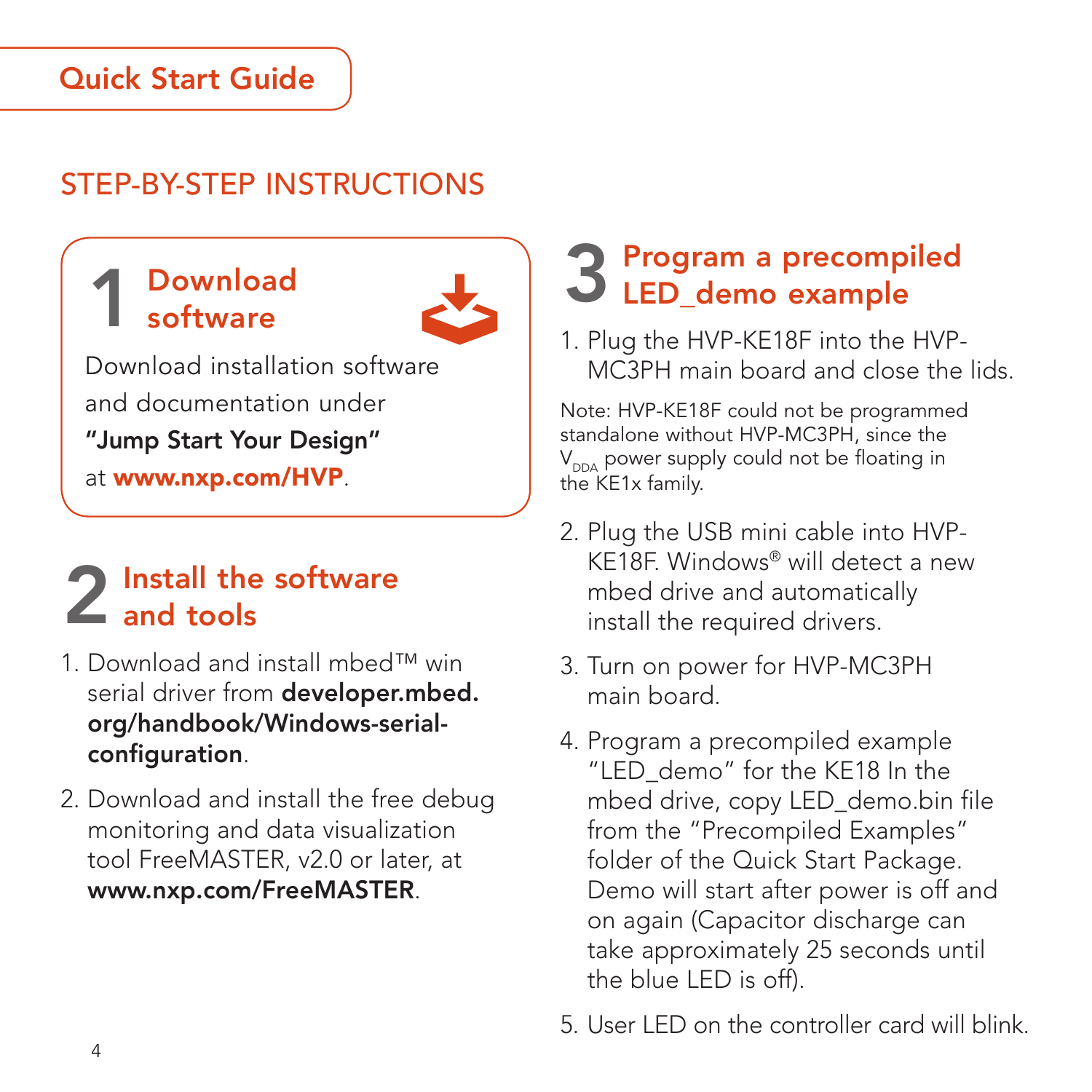#### STEP-BY-STEP INSTRUCTIONS (CONT.)

| L > Computer ><br>フェッカー    |                                                                   | v 4. Search Computer                     |                               | ø |
|----------------------------|-------------------------------------------------------------------|------------------------------------------|-------------------------------|---|
| Organize .                 | <b>UH</b> million<br>System properties<br>vrige a program.        | Mag network once<br>$-36$                | 超。<br>- 78                    |   |
| <b>R</b> Favortes          |                                                                   |                                          |                               |   |
|                            |                                                                   |                                          |                               |   |
|                            |                                                                   |                                          |                               |   |
| <b>FILE</b> Desktop        | MEED (D.) + Copy to MEED (D.)                                     |                                          |                               |   |
|                            | - Network Location (8)                                            |                                          |                               |   |
|                            | $\sim$                                                            | <b>COLLECTION</b><br><b>STATE</b>        |                               |   |
|                            | <b>Property of a state and state of the property and property</b> | <b>City</b> School County Administration |                               |   |
| O <sub>per</sub>           | Share with =<br>New Bilder                                        |                                          | $\mathbb{R}$ . $\mathbb{R}$ 0 |   |
| Organize =<br>St Favorites | Name                                                              | Data modified                            | Type                          |   |
|                            | LED demo.bin                                                      | 5/30/2014 10:02 AM BN File               |                               |   |

# 4 Run your first motor<br>with HVP-MC3PH

- 1. Configure hardware.
- Configure jumpers at HVP-MC3PH as shown in the table below:

| <b>OPTION</b> | <b>SETTING</b> |  |
|---------------|----------------|--|
| J1            | $1-2, 2-3$     |  |
| J3            | $1-2, 2-3$     |  |

- Insert HVP-KE18F into HVP-MC3PH and close the lids.
- Connect the servo motor leads to output connector J13. (Out-of-box applications are tuned for servo motor type: Mige 60CST-M01330 or Maxsine 60MSLO1330FC).
- Connect the mini USB cable between the daughter card and your computer. Windows will detect a CMSIS-DAP debug port, mbed serial port.

| Device Manager                                | $\overline{\mathbf{x}}$<br>பட |
|-----------------------------------------------|-------------------------------|
| View<br>File<br>Help<br>Action                |                               |
| $=$ $\frac{1}{2}$ $\frac{1}{2}$ $\frac{1}{2}$ |                               |
| Microsoft Virtual WiFi Miniport Adapter       |                               |
| <b>AT Portable Devices</b>                    |                               |
| <b>Ports (COM &amp; LPT)</b>                  |                               |
| Communications Port (COM1)                    |                               |
| P ECP Printer Port (LPT1)                     |                               |
| mbed Serial Port (COM64)                      |                               |
| Standard Serial over Bluetooth link (COM18)   |                               |
| ٠                                             |                               |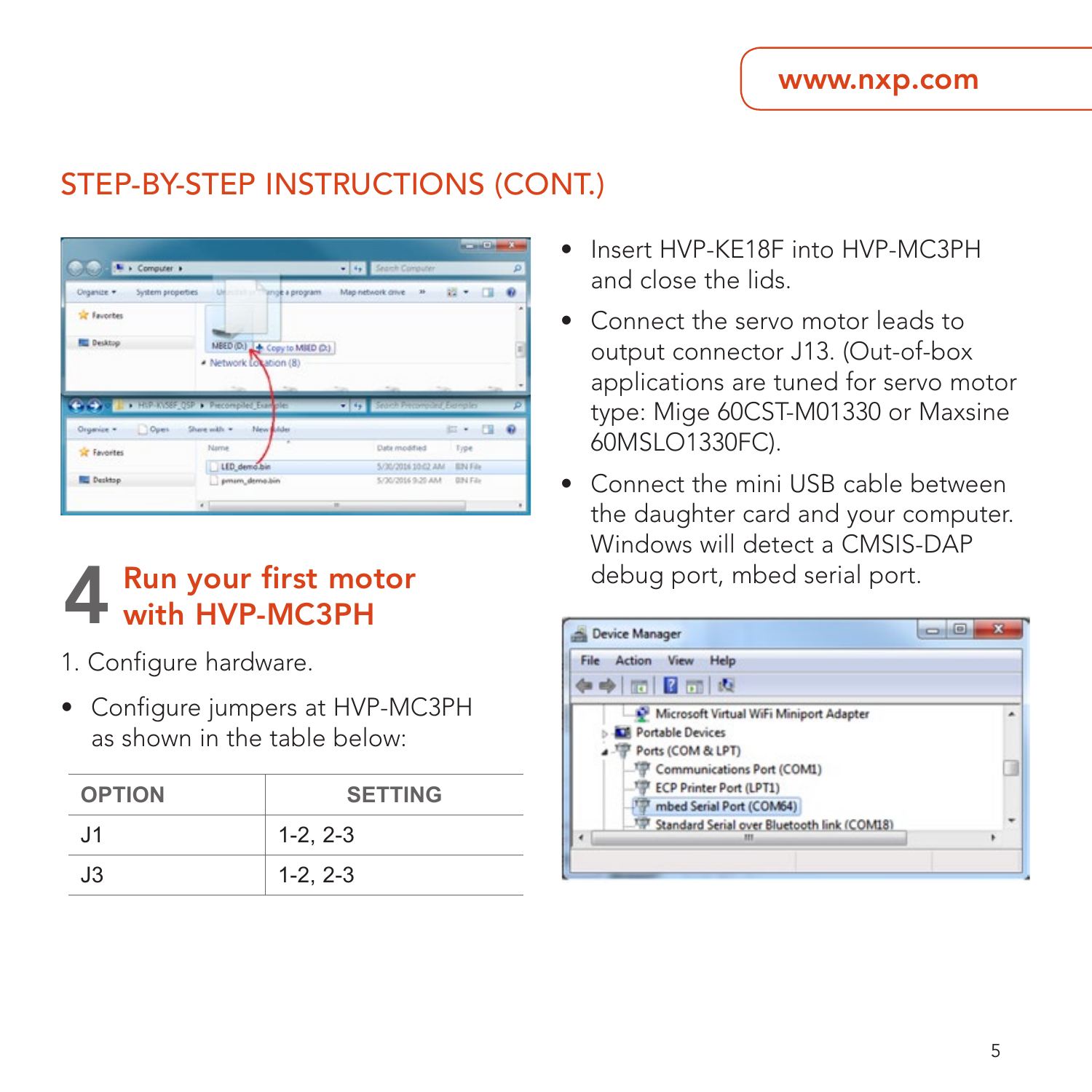### STEP-BY-STEP INSTRUCTIONS (CONT.)

# 5 Loading the PMSM<br>5 demo software

- 1. Connect a line-isolated, current-limited 110 V DC or 90 V AC power supply to the power input module with the IEC connector. The power supply current limit should be set for less than 3 amps. The DC supply's polarity does not matter. Regardless whether DC or AC power is used, the power is always applied to the input power connector located on the rear panel.
- 2. Program a precompiled example "pmsm\_demo" for the KE18 in the HVP-KE18F drive and copy pmsm\_demo.bin file from the "Precompiled Examples" folder of the Quick Start Package.



3. Turn off main power switch, wait until the blue LED turns off (it can take up to 25 seconds) and turn power on again.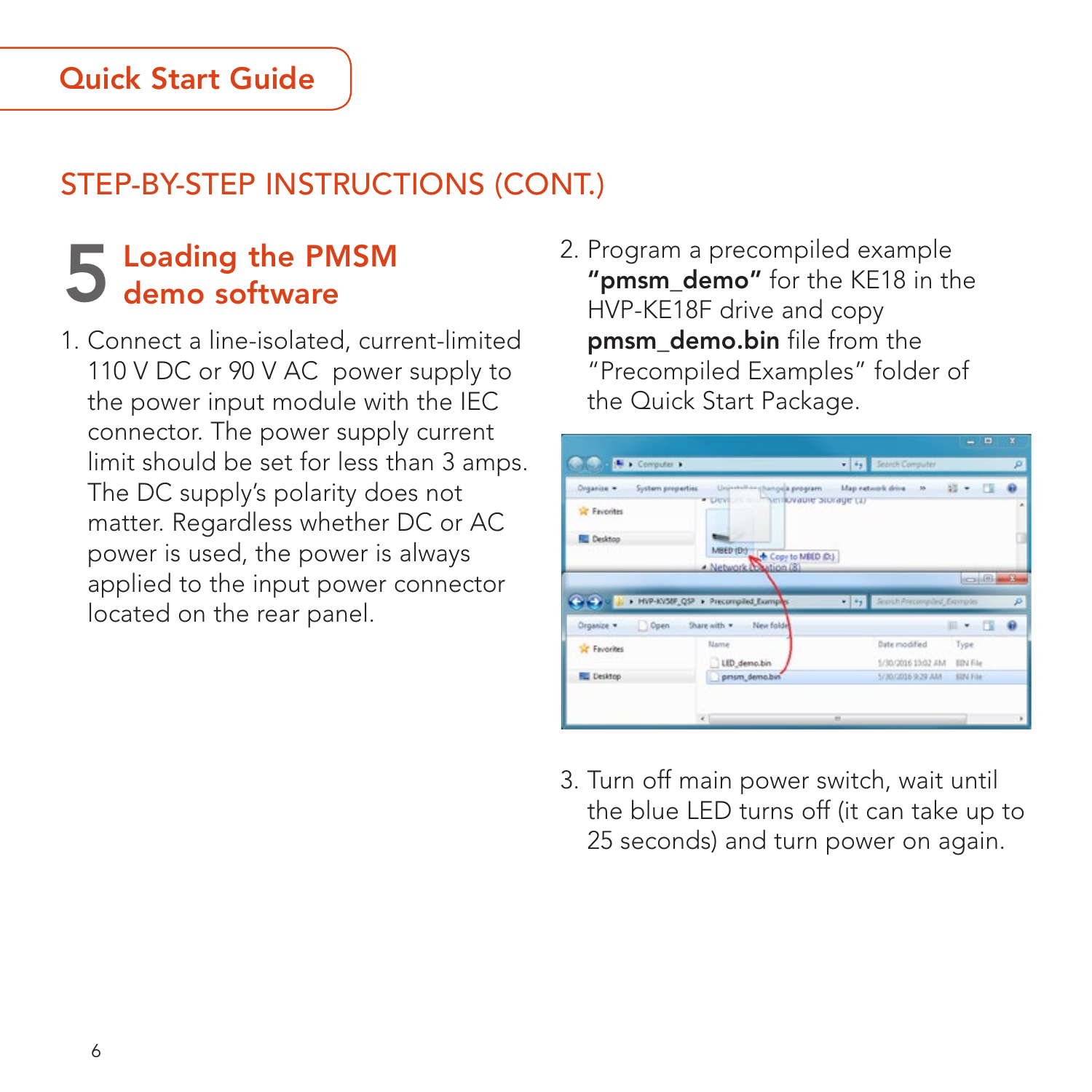#### STEP-BY-STEP INSTRUCTIONS (CONT.)

# **6** Monitor the project with FreeMASTER

Launch NXP® FreeMASTER v2.0 or later from the Windows Start menu.

Open the FreeMASTER project file pmsm\_demo.pmp following the path HVP-KE18F\_QSP\MC Demo GUI\ pmsm\_demo.pmp in the Quick Start Package. The PMSM sensorless application interface will appear in FreeMASTER to monitor and control the speed, the voltage and the current consumption of the motor.

In Project Options, set the COM port affected (info available in Device Manager) and set the baud rate/speed to 19200 bps (check the option Do not Open Port at Startup to avoid error messages at FreeMASTER startup).

From the toolbar, select the action Start the Communication.

Select in FreeMASTER speedometer; the requested speed and the motor will spin automatically.